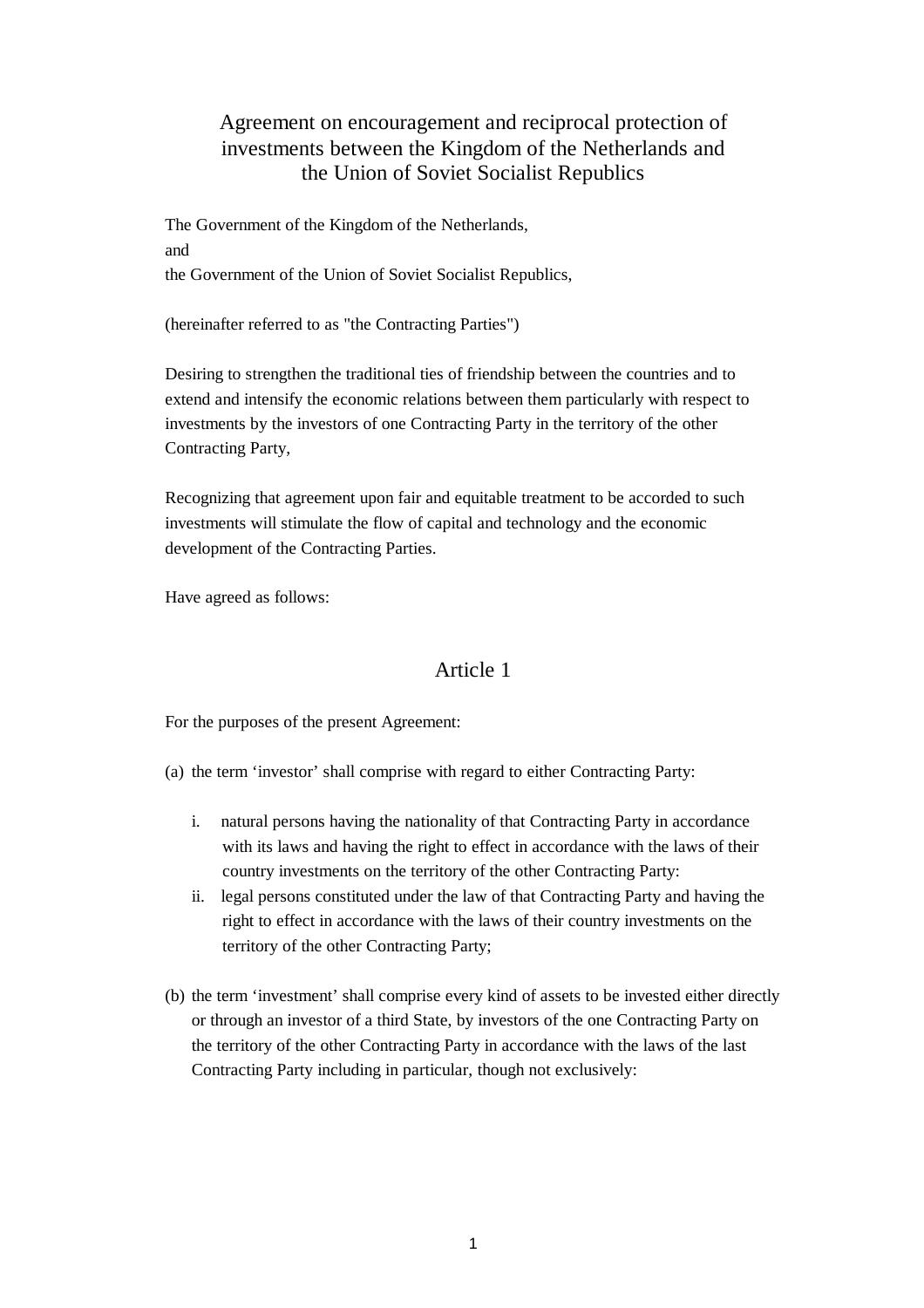- i. property such as buildings and equipment and any property rights thereto;
- ii. monetary funds, as well as rights derived from shares, bonds and other forms of participation;
- iii. title to money or to any other asset of performance having an economic value;
- iv. rights in the field of intellectual property, technical processes and know-how;
- v. rights to conduct commercial activity, including rights to prospect, explore, extract and exploit natural resources, granted under contract or under the legislation of the Contracting Party in the territory of which such activity is undertaken.
- (c) the present Agreement shall apply to the territory of each of the Contracting Parties, as well as to the maritime areas extending beyond the territorial sea of each of the Contracting Parties, in which they exercise, in accordance with international law, their sovereign rights of jurisdiction for the purpose of exploring, exploiting and concerning natural resources.

Either Contracting Party shall within the framework of its laws and regulations promote economic cooperation through the protection in its territory of investments of investors of the other Contracting Party. Subject to its right to exercise powers conferred by its laws or regulations, each Contracting Party shall admit such investments.

## Article 3

- 1) Each Contracting Party shall ensure fair and equitable treatment to the investments of investors of the other Contracting Party and shall not impair by unreasonable or discriminatory measures, the operation, management, maintenance, use, enjoyment or disposal thereof by those investors. Each Contracting Party shall accord to such investments full security and protection.
- 2) The treatment as mentioned in paragraph l of this Article, shall not be less favourable than that accorded to investors of any third State.
- 3) The provisions of this Article shall not be construed so as to oblige either Contracting Party to accord preferences and advantages to investors of the other Contracting Party similar to those accorded to investors of a third State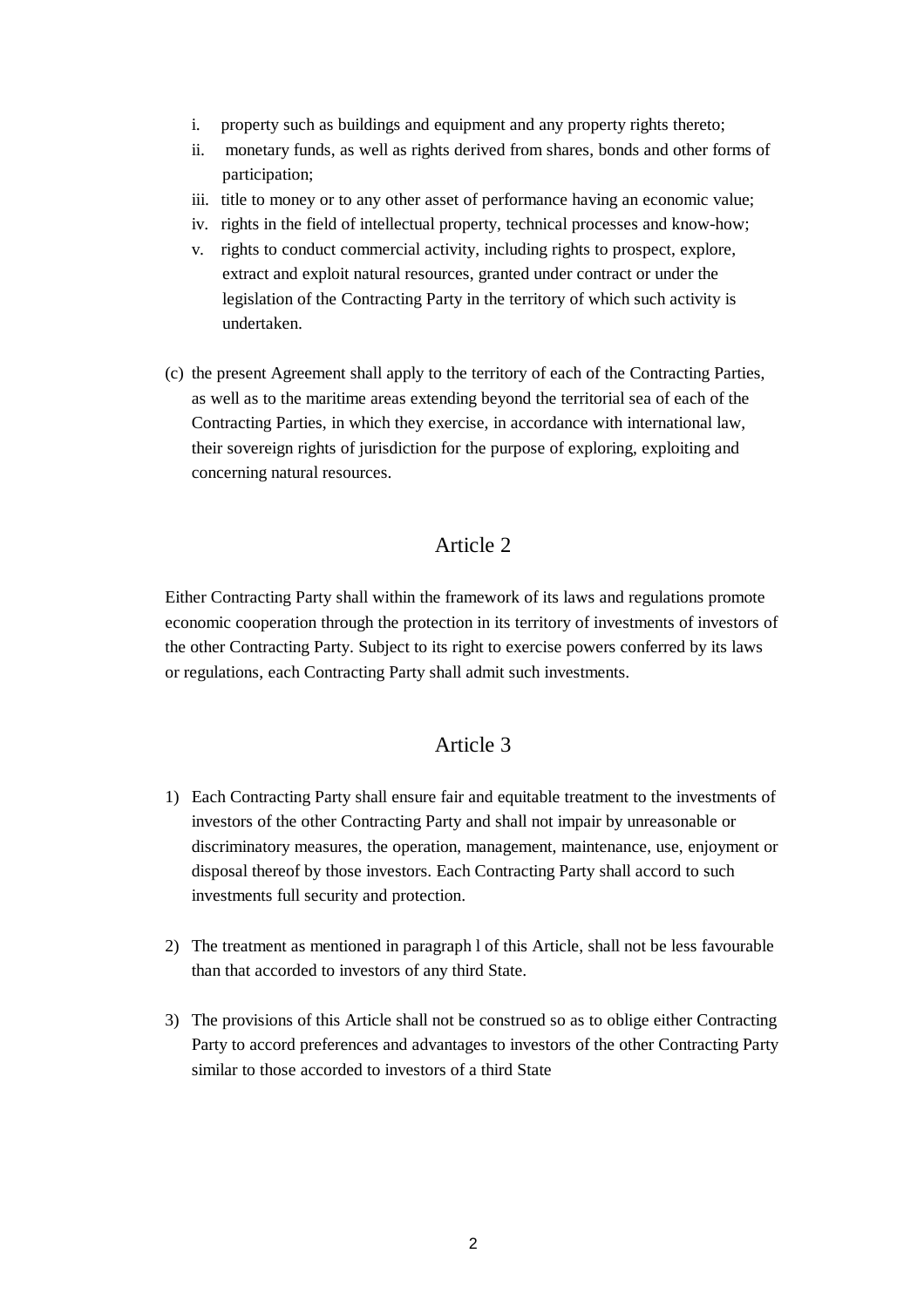- (a) by virtue of membership of the former of any existing or future customs union or economic union or an organisation for mutual economic assistance; or
- (b) in accordance with an international agreement providing for preferences and advantages similar to those granted by this Contracting Party to members of an organisation as referred to in a) above, which has come into force before the date of signing this Agreement: or
- (c) on the basis of an agreement for the avoidance of double taxation or other agreements or arrangements on taxation, or on the basis of reciprocity with a third State.
- 4) Each Contracting Party shall observe any obligation it may have entered into with regard to investments of investors of the other Contracting Party.
- 5) If the provisions of law of either Contracting Party of obligations under international agreements existing at present or established hereafter between the Contracting Parties contain a regulation, whether general or specific, entitling investments by investors of the other Contracting Party to a treatment more favourable than is provided for by the present Agreement, such regulation shall to the extent that it is more favourable prevail over the present Agreement.

Each Contracting Party shall guarantee to the investors of the other Contracting Party that their payments related to the investment may be transferred. The transfer shall be made in a freely convertible currency, without undue restriction or delay. Such transfers include in particular but not exclusively:

- (a) profits, interest, dividends, royalties, fees and other current income:
- (b) the proceeds of sale or liquidation of the investment which are due to the investor:
- (c) funds in repayment of loans:
- (d) the unspent part of wages and other remuneration due to the nationals of one Contracting Party employed on the territory of the other Contracting Party in connection with an investment.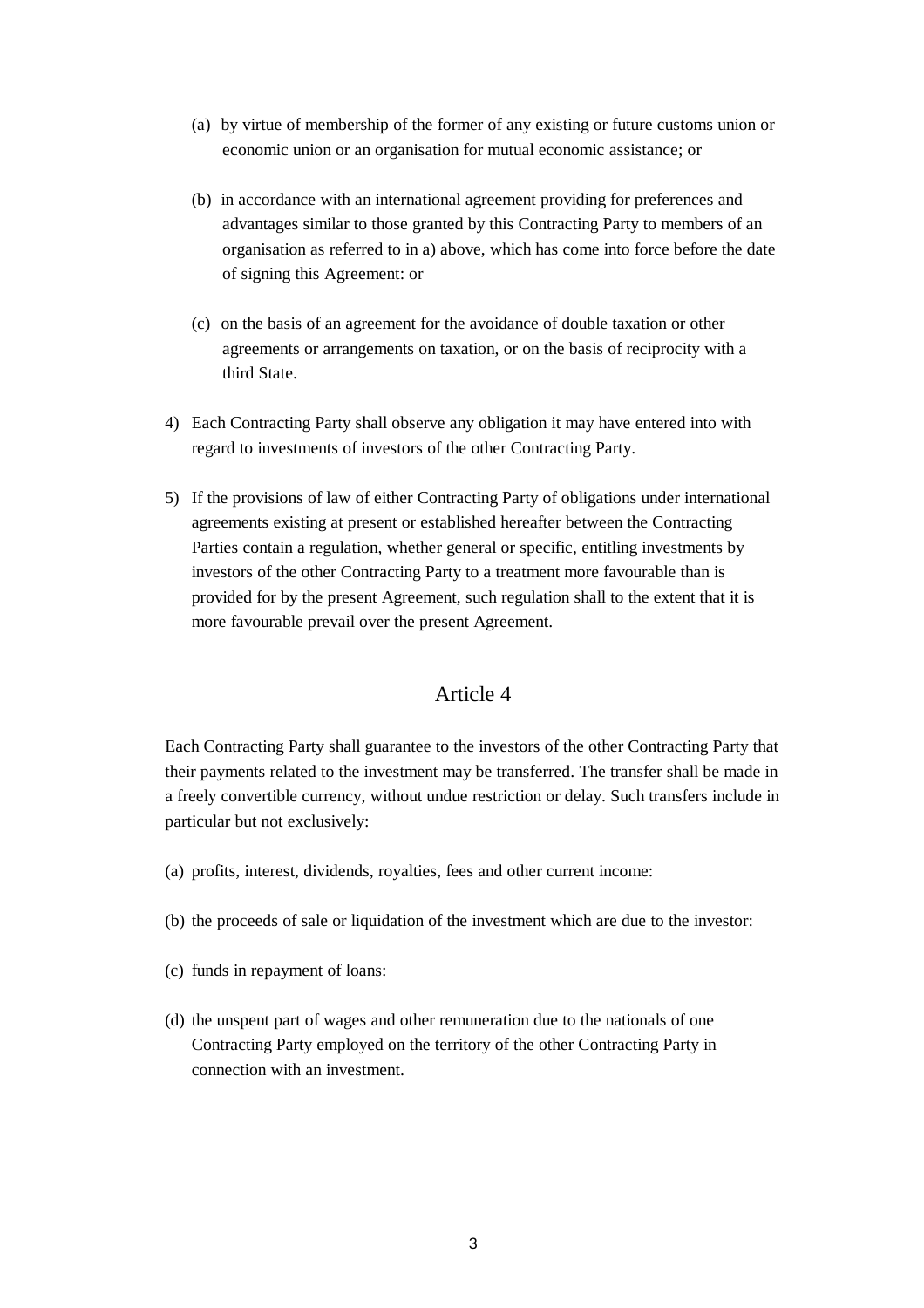Each Contracting Party shall guarantee in accordance with its legislation in force at the time of signing this Agreement free transfer of convertible currency funds of enterprises with the participation of investors of the other Contracting Party, amongst other things for the acquisition of raw materials or auxiliary materials, semi-fabricated or finished products, for the replacement of capital assets or for the development of an investment.

## Article 6

Neither Contracting Party shall take any measures depriving investors of the other Contracting Party of their investments nor take any measures having similar effects unless the following conditions are complied with:

- (a) the measures are taken in the public interest and under due process of law;
- (b) the measures are not discriminatory;
- (c) the measures are accompanied by provisions for the payment of just compensation. Such compensation shall represent the real value of the investments affected and shall, in order to be effective for the claimants, be paid and made freely transferable without undue delay, in any freely convertible currency accepted by the claimants.

### Article 7

Investors of the one Contracting Party who suffer losses in respect of their investments in the territory of the other Contracting Party owing to war or other armed conflict, a state of national emergency, civil disturbance or other exceptional situations shall be accorded by the latter Contracting Party fair and equitable treatment, as regards restitution, indemnification, compensation or other settlement, which in any case shall not be less favourable than that accorded to investors of any third State. Resulting payments shall be made without delay and be freely transferable.

#### Article 8

1) If the investments of an investor of the one Contracting Party are insured against non-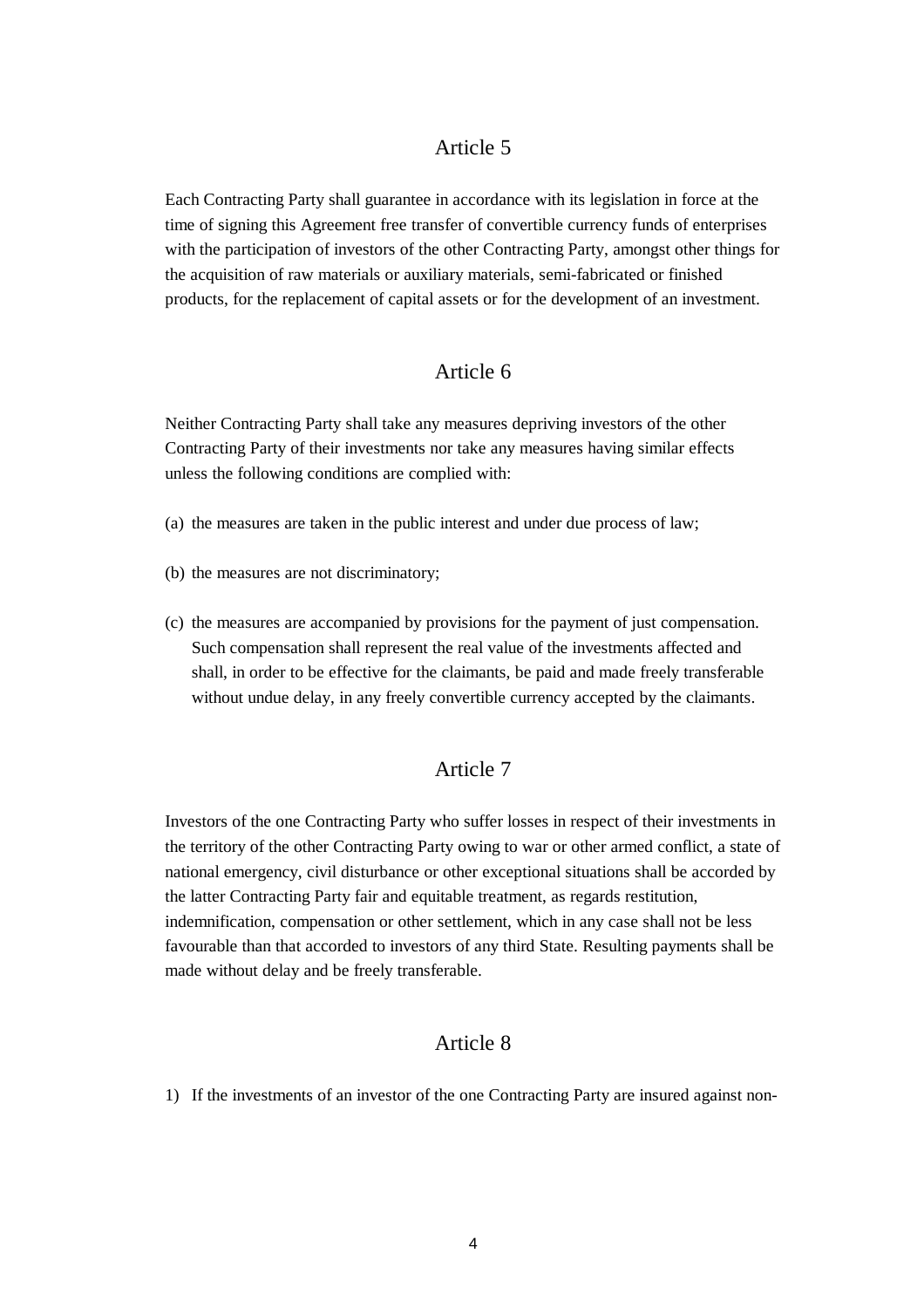commercial risks under a system established by law or under a contract, any subrogation of the insurer or re-insurer into the rights of the said investor pursuant to the terms of such insurance shall be recognized by the other Contracting Party.

2) The insurer or re-insurer shall not be entitled to exercise any rights other than the rights, which the investor would have been entitled to exercise. The subrogation does not affect any right the other Contracting Party may have with regard to the investor.

#### Article 9

- 1) All disputes between one Contracting Party and an investor of the other Contracting Party concerning an investment of the latter shall if possible be settled amicably.
- 2) Disputes concerning the amount or procedure of payment of compensation under Article 6 of this Agreement or concerning the free transfer as defined in Article 4 of this Agreement which cannot be settled amicably within a period of six months from the date either party to the dispute requested amicable settlement, may be referred by the investor to international arbitration or conciliation.
- 3) Each Contracting Party hereby consents to the submission of disputes as referred to in paragraph 2 of this Article to international arbitration or conciliation.
- 4) As to the composition and procedures of the arbitral tribunal, the provisions of paragraphs 2-8 of Article 13 shall be applied accordingly. Nevertheless the president of the Arbitration Institute of the Chamber of Commerce in Stockholm shall be invited to make the necessary appointments.

## Article 10

The provisions of this Agreement shall, from the date of entry into force thereof, also apply to investments, which have been made on or after 1 January 1969.

### Article 11

As regards the Kingdom of the Netherlands, the present Agreement shall apply to the Kingdom of the Netherlands as a whole, unless the notification provided for in Article 14, paragraph (1) provides otherwise.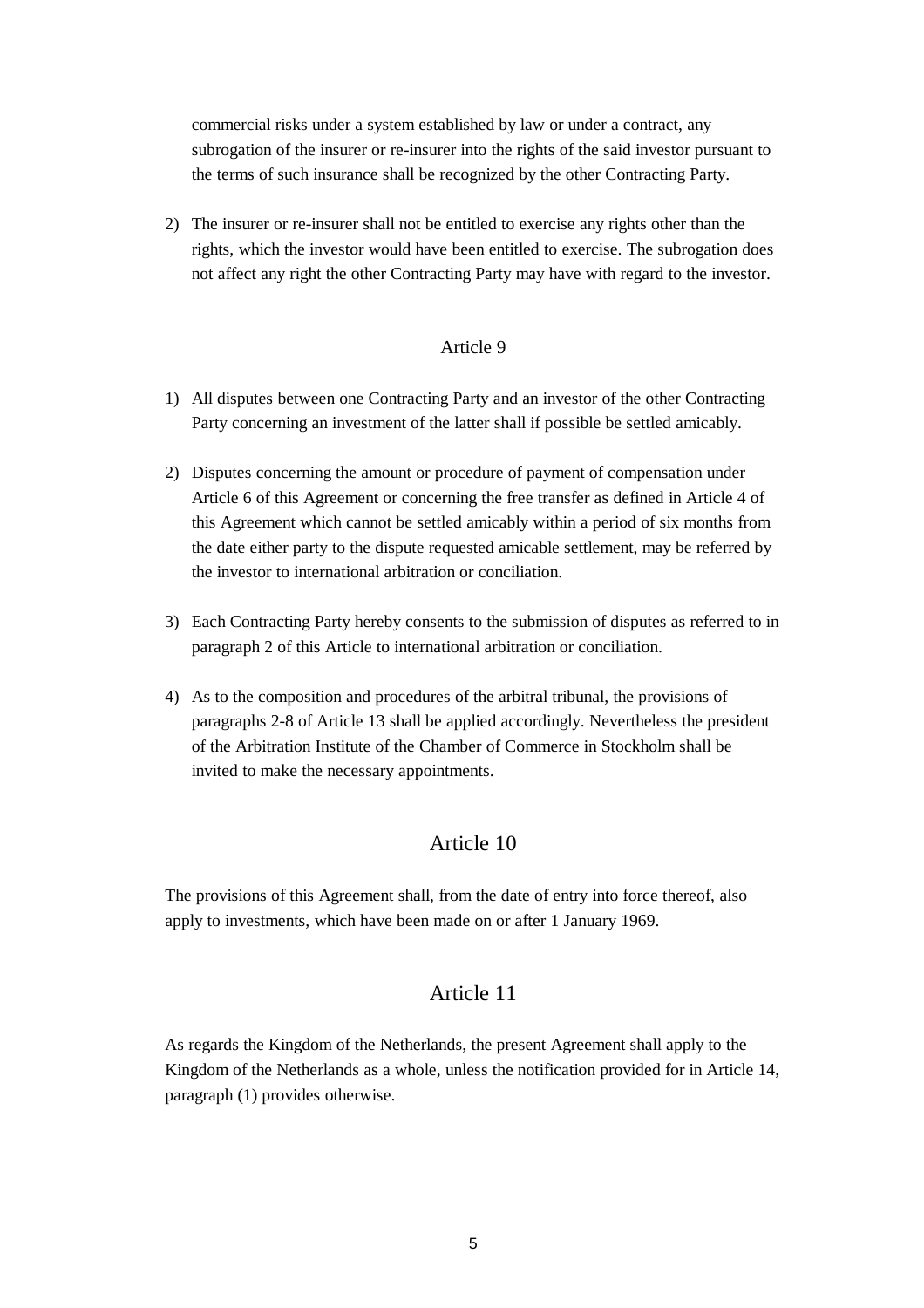Either Contracting Party may propose to the other Party to consult on any matter concerning the interpretation or application of the Agreement. The other Party shall accord sympathetic consideration to and shall afford adequate opportunity for such consultation.

## Article 13

- 1) Any dispute between the Contracting Parties concerning the interpretation or application of the present Agreement, which cannot be settled within a reasonable lapse of time by means of diplomatic negotiations, shall, unless the Contracting Parties have otherwise agreed, be submitted, at the request of either Contracting Party, to an arbitral tribunal.
- 2) The arbitral tribunal shall be composed of three members. Each Contracting Party shall appoint one arbitrator and the two arbitrators thus appointed shall together appoint a third arbitrator as their chairman who is not a national of either Contracting Party.
- 3) If one of the Contracting Parties fails to appoint its arbitrator and has not proceeded to do so within two months after an invitation from the other Contracting Party to make such appointment, the latter Contracting Party may invite the President of the International Court of Justice to make the necessary appointment.
- 4) If the two arbitrators are unable to reach agreement, in the two months following their appointment, on the choice of the third arbitrator, either Contracting Party may invite the President of the International Court of Justice, to make the necessary appointment.
- 5) If, in the cases provided for in the paragraphs (3) and (4) of this Article, the President of the International Court of Justice is prevented from discharging the said function or is a national of either Contracting Party, the Vice-President of the International Court of Justice shall be invited to make the necessary appointments. If the Vice-President is prevented from discharging the said function or is a national of either Contracting Party the most senior member of the Court available who is not a national of either Contracting Party shall be invited to make the necessary appointments.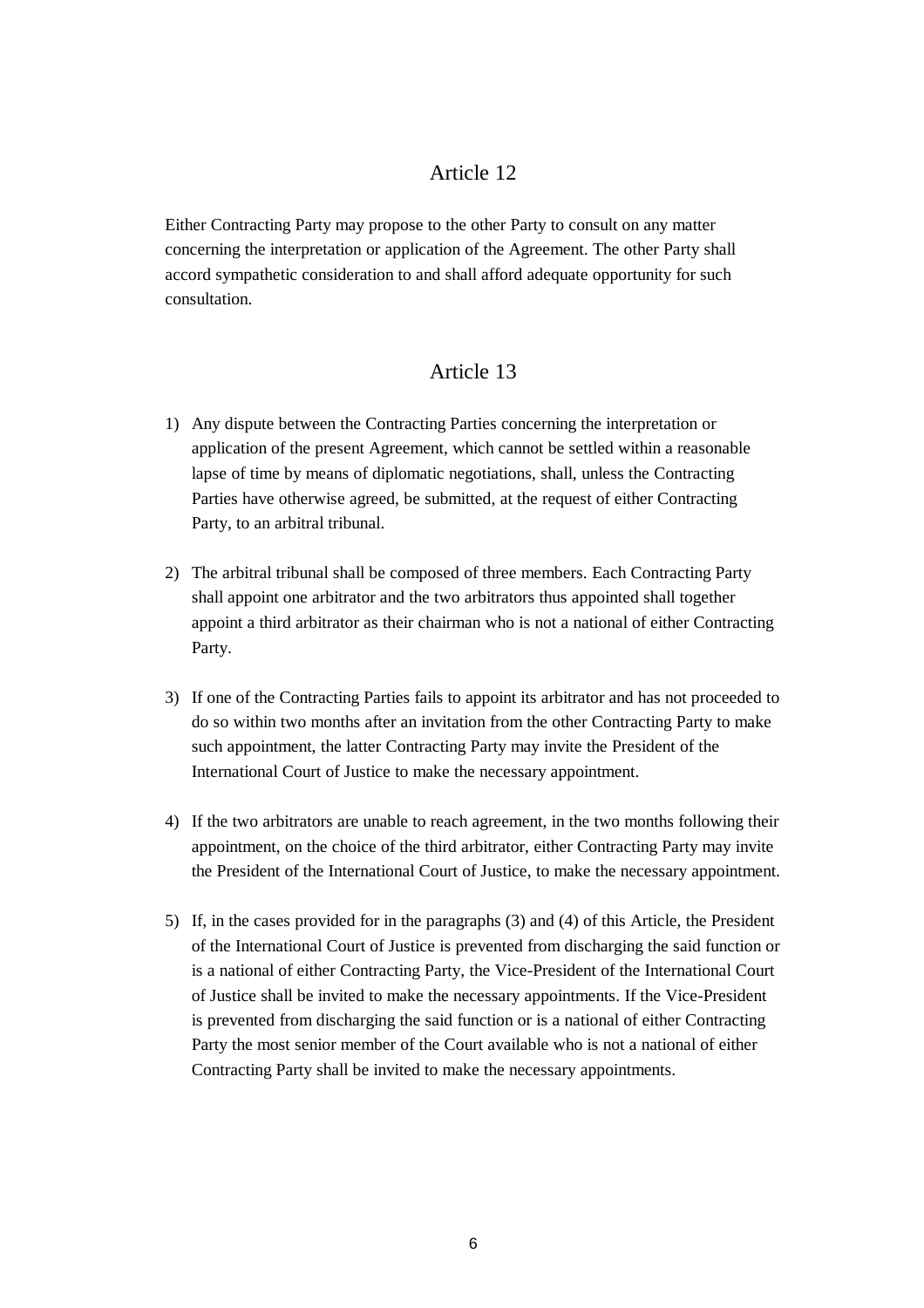- 6) The tribunal shall decide on the basis of respect for the law. Before the tribunal decides, it may at any stage of the proceedings propose to the Contracting Parties, that the dispute be settled amicably. The foregoing provisions shall not prejudice the power of the tribunal to decide the dispute on the principle of equity if the Contracting Parties so agree.
- 7) Unless the Contracting Parties decide otherwise, the tribunal shall determine its own procedure.
- 8) The tribunal shall reach its decision by a majority of votes. Such decision shall be final and binding on the Contracting Parties.

- 1) The present Agreement shall enter into force the thirtieth day following the date on which the Contracting Parties have informed each other in writing that the procedures constitutionally required therefore in their respective countries have been complied with and shall remain in force for a period of fifteen years.
- 2) Unless notice of termination has been given by either Contracting Party at least six months before the date of the expiry of its validity, the present Agreement shall be extended tacitly for periods of ten years, each Contracting Party reserving the right to terminate the Agreement upon notice of at least six months before the date of expiry of the current period of validity.
- 3) In respect of investments made before the date of the termination of the present Agreement the foregoing Articles thereof shall continue to be effective for a further period of fifteen years from that date.
- 4) Subject to the period mentioned in paragraph (2) of this Article, the Government of the Kingdom of the Netherlands shall be entitled to terminate the application of the present Agreement separately in respect of any of the parts of the Kingdom.

IN WITNESS THEREOF, the undersigned representatives, duly authorized thereto, have signed the present Agreement.

DONE in duplicate at [place] on [date], in the Netherlands, Russian and English languages, the three texts being equally authentic. In case of difference of interpretation,